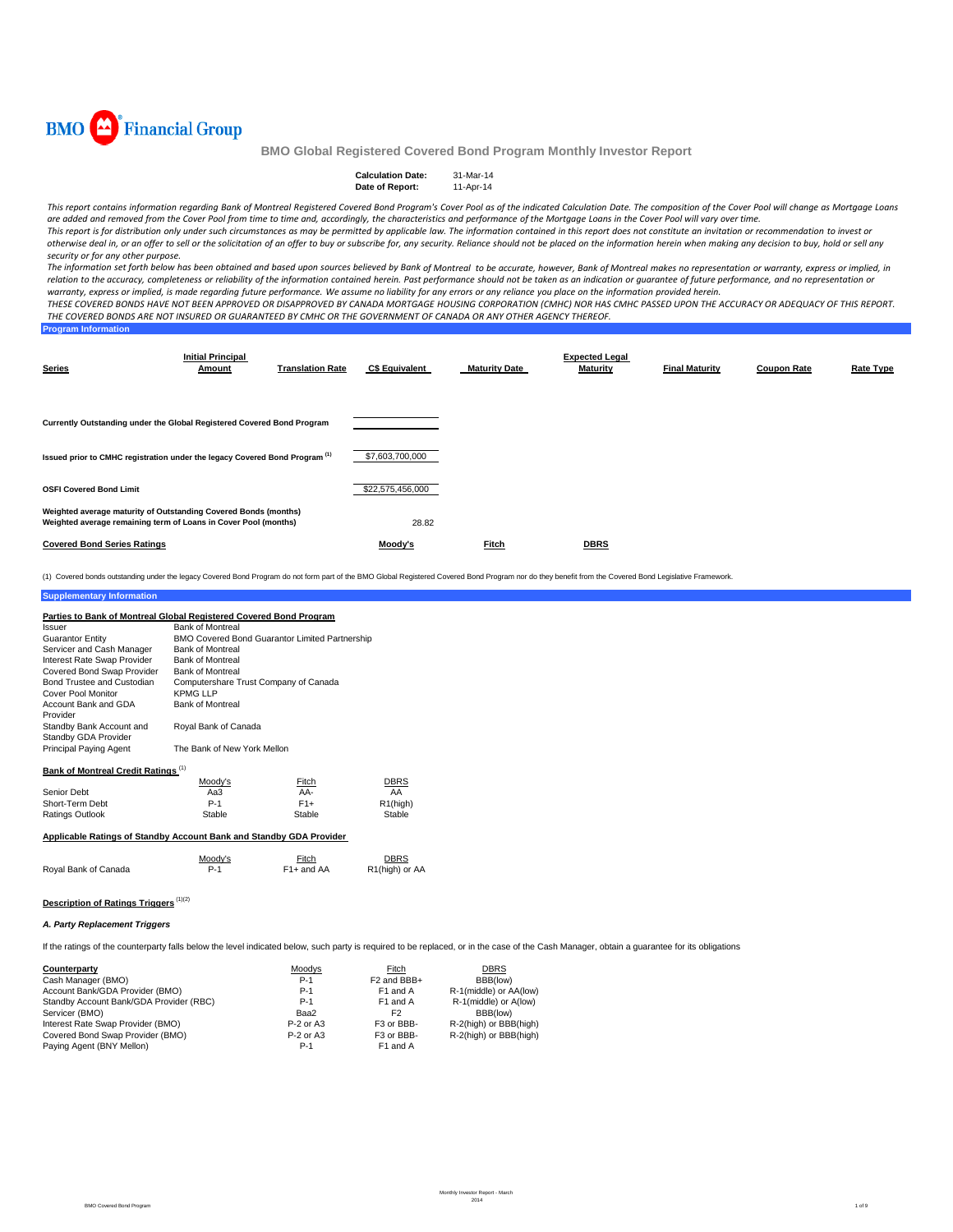

|                                                                                                                                                                                                                                                                                                                                                                                                                                                                                                                                                                                                                                                                                                                                                                                                                                                                                    |                                                 | <b>Calculation Date:</b><br>Date of Report: | 31-Mar-14<br>11-Apr-14                                   |                                                                                                                                                                                                                                |
|------------------------------------------------------------------------------------------------------------------------------------------------------------------------------------------------------------------------------------------------------------------------------------------------------------------------------------------------------------------------------------------------------------------------------------------------------------------------------------------------------------------------------------------------------------------------------------------------------------------------------------------------------------------------------------------------------------------------------------------------------------------------------------------------------------------------------------------------------------------------------------|-------------------------------------------------|---------------------------------------------|----------------------------------------------------------|--------------------------------------------------------------------------------------------------------------------------------------------------------------------------------------------------------------------------------|
| <b>B. Summary of Specific Rating Trigger Actions</b><br>I) The following actions are required if the Cash Manager (BMO) undergoes a downgrade below the stipulated rating:                                                                                                                                                                                                                                                                                                                                                                                                                                                                                                                                                                                                                                                                                                         |                                                 |                                             |                                                          |                                                                                                                                                                                                                                |
| a) The Servicer will be required to direct amounts<br>received directly into the GDA Account (or Standby GDA<br>Account if applicable) within 2 Canadian business days<br>and the Cash Manager shall immediately remit any funds<br>held at such time for or on behalf of the Guarantor directly<br>into the GDA Account                                                                                                                                                                                                                                                                                                                                                                                                                                                                                                                                                           | Moodys<br>$P-1$                                 | Fitch<br>F1 or A                            | DBRS<br>R-1(middle) or AA(low)                           |                                                                                                                                                                                                                                |
| II) The following actions are required if the Servicer (BMO) undergoes a downgrade below the stipulated rating:                                                                                                                                                                                                                                                                                                                                                                                                                                                                                                                                                                                                                                                                                                                                                                    |                                                 |                                             |                                                          |                                                                                                                                                                                                                                |
|                                                                                                                                                                                                                                                                                                                                                                                                                                                                                                                                                                                                                                                                                                                                                                                                                                                                                    | Moodys                                          | Fitch                                       | DBRS                                                     |                                                                                                                                                                                                                                |
| a) The Servicer will be required to direct amounts<br>received to the Cash Manager, or GDA as applicable                                                                                                                                                                                                                                                                                                                                                                                                                                                                                                                                                                                                                                                                                                                                                                           | $P-1$                                           | F <sub>1</sub> or A                         | R-1(middle) or BBB(low)                                  |                                                                                                                                                                                                                                |
| III) The Swap Provider (BMO) is required to transfer credit support, transfer its rights and obligations to a replacement third party or<br>obtain a quarantee of its obligations if the Swap Provider undergoes a downgrade below the stipulated rating:                                                                                                                                                                                                                                                                                                                                                                                                                                                                                                                                                                                                                          |                                                 |                                             |                                                          |                                                                                                                                                                                                                                |
| a) Interest Rate Swap Provider<br>b) Covered Bond Swap Provider                                                                                                                                                                                                                                                                                                                                                                                                                                                                                                                                                                                                                                                                                                                                                                                                                    | Moodvs <sup>(3)</sup><br>P-1 or A2<br>P-1 or A2 | Fitch<br>F1 and A<br>F1 and A               | DBRS<br>R-1(middle) or A(high)<br>R-1(middle) or A(high) |                                                                                                                                                                                                                                |
| IV) The following actions are required if the Issuer (BMO) undergoes a downgrade below the stipulated rating:                                                                                                                                                                                                                                                                                                                                                                                                                                                                                                                                                                                                                                                                                                                                                                      |                                                 |                                             |                                                          |                                                                                                                                                                                                                                |
| a) Mandatory repayment of the Demand Loan                                                                                                                                                                                                                                                                                                                                                                                                                                                                                                                                                                                                                                                                                                                                                                                                                                          | Moodys<br>N/A                                   | Fitch<br>F <sub>2</sub> or BB <sub>+</sub>  | <b>DBRS</b><br>N/A                                       |                                                                                                                                                                                                                                |
| b) Cashflows will be exchanged under the Covered Bond<br>Swap Agreement (to the extent not already taking place)                                                                                                                                                                                                                                                                                                                                                                                                                                                                                                                                                                                                                                                                                                                                                                   | Baa1                                            | BBB+                                        | BBB(high)                                                |                                                                                                                                                                                                                                |
| c) Transfer of title to Loans to Guarantor <sup>(4)</sup>                                                                                                                                                                                                                                                                                                                                                                                                                                                                                                                                                                                                                                                                                                                                                                                                                          | A <sub>3</sub>                                  | BBB-                                        | R-1(middle) or BBB(low)                                  |                                                                                                                                                                                                                                |
| <b>Events of Defaults &amp; Test Compliance</b><br>Asset Coverage Test (C\$ Equivalent of Outstanding<br>Covered Bond < Adjusted Aggregate Asset Amount)<br><b>Issuer Event of Default</b><br>Guarantor LP Event of Default                                                                                                                                                                                                                                                                                                                                                                                                                                                                                                                                                                                                                                                        |                                                 | Pass<br>Pass<br>Pass                        |                                                          |                                                                                                                                                                                                                                |
| (1) Where only one rating is expressed, this rating represents the short-term rating (unless otherwise specified) and where two ratings are expressed, the first is short-term and the second is long-term.<br>(2) The discretion of the Guarantor LP to waive a required action upon a Rating Trigger may be limited by the terms of the Transaction Documents.<br>(3) If no short term rating exists, then A1<br>supervisory authority having jurisdiction over the Seller permitting registered title to the Loans to remain with the Seller until such time as (i) the Loans are to be sold or otherwise disposed of by the Guarantor or the<br>performance of their respective obligations under the Transaction Documents, or (ii) the Guarantor or the Bond Trustee is required to take actions to enforce or otherwise deal with the Loans, and (B) each of the Rating Age |                                                 |                                             |                                                          | (4) The transfer of registered title to the Loans to the Guarantor may be deferred if (A) satisfactory assurances are provided to the Guarantor and the Bond Trustee by The Office of the Superintendent of Financial Institut |
| confirmed that it will not withdraw or downgrade its then current ratings of the Covered Bonds as a result of such deferral.                                                                                                                                                                                                                                                                                                                                                                                                                                                                                                                                                                                                                                                                                                                                                       |                                                 |                                             |                                                          |                                                                                                                                                                                                                                |

| (Applicable to Hard Bullet Covered Bonds) |        |              |                           |                                 |  |
|-------------------------------------------|--------|--------------|---------------------------|---------------------------------|--|
| Pre-Maturity Minimum Ratings              | Moodys | <b>Fitch</b> | DBRS<br>A(high) or A(low) | <b>Pre-Maturity Test</b><br>N/A |  |
|                                           |        |              |                           |                                 |  |

Following a breach of the Pre-Maturity test in respect of a Series of Hard Bullet Covered Bonds, and unless the Pre-Maturity Ledger is otherwise funded from the other sources, the Partnership shall offer to sell Randomly Selected Loans if Final Maturity Date is within 12 months from the Pre-Maturity Test Date

(1) In the case of DBRS, if Final Maturity Date is within six months of the Pre-Maturity Test Date, then A(high), otherwise A(low).

| <b>Reserve Fund</b>                         |        |                |             |
|---------------------------------------------|--------|----------------|-------------|
| <b>Reserve Fund Required Amount Ratings</b> | Moodys | Fitch          | <b>DBRS</b> |
| Senior                                      |        | А              | A(low)      |
| Short Term                                  | P-1    | F <sub>1</sub> | R-1(middle) |
|                                             |        |                |             |

Are the ratings of the Issuer below the Reserve Fund Required Amount Ratings? No

lf the ratings of the Issuer fall below the Reserve Fund Required Amount Ratings, then the Guarantor shall credit cr cause to be credited to the Reserve Fund funds up to an<br>amount equal to the Reserve Fund Required Amount

Reserve Fund Balance N/A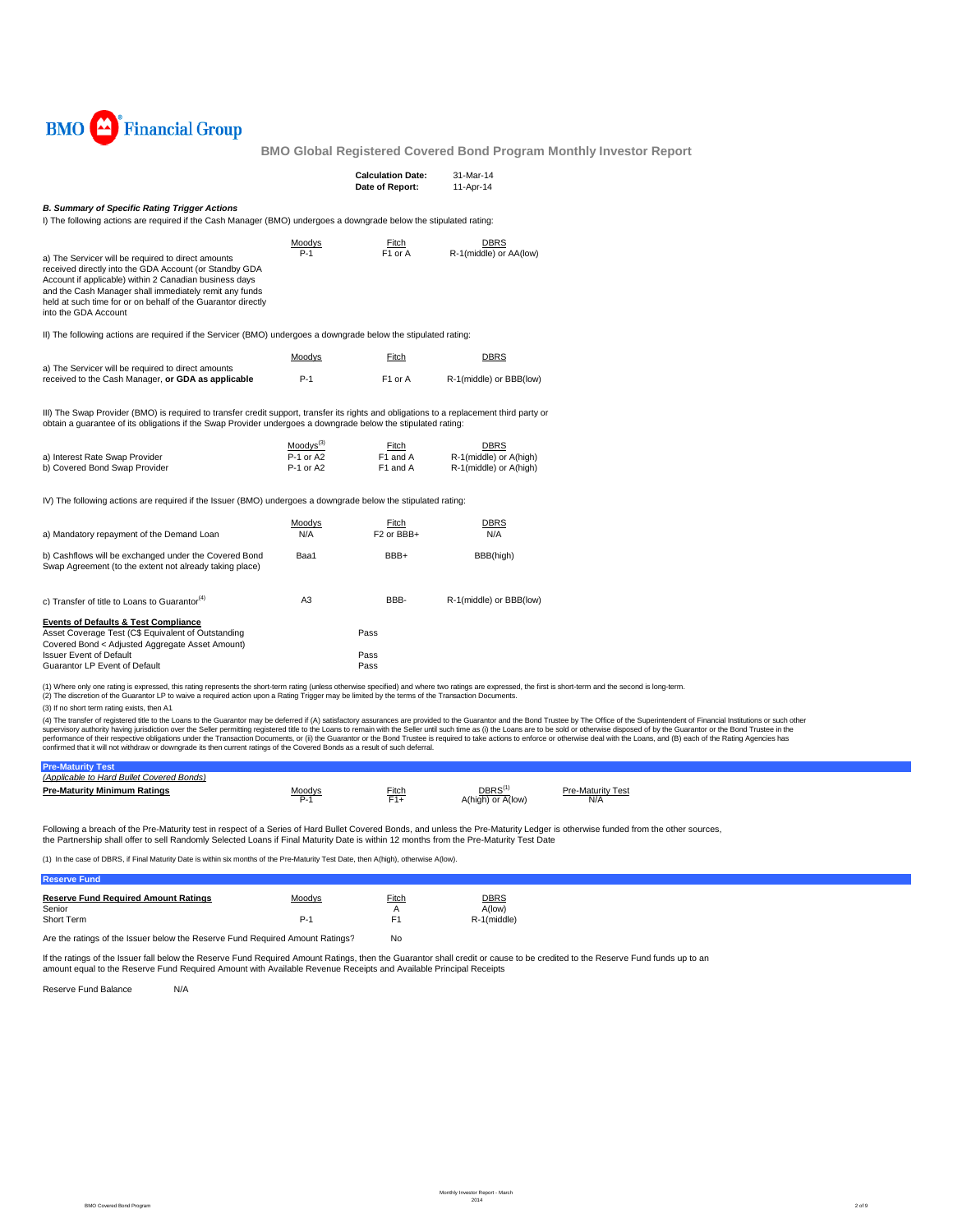

|                                                                                                                                                                                                                                                                                                                                                                                         |                                                                | <b>Calculation Date:</b><br>Date of Report:                                                      | 31-Mar-14<br>11-Apr-14                          |                 |                                 |  |
|-----------------------------------------------------------------------------------------------------------------------------------------------------------------------------------------------------------------------------------------------------------------------------------------------------------------------------------------------------------------------------------------|----------------------------------------------------------------|--------------------------------------------------------------------------------------------------|-------------------------------------------------|-----------------|---------------------------------|--|
| <b>Asset Coverage Test</b>                                                                                                                                                                                                                                                                                                                                                              |                                                                |                                                                                                  |                                                 |                 |                                 |  |
| C\$ Equivalent of Outstanding Covered Bonds<br>A = Lesser of (i) Sum of LTV adjusted outstanding principal balance and (ii)<br>Sum of Asset percentage adjusted outstanding principal balance<br>$B =$ Principal receipts not applied                                                                                                                                                   |                                                                | \$<br>\$<br>7,929,224,160                                                                        |                                                 | A (i)<br>A (ii) | 8,346,551,747<br>7,929,224,160  |  |
| $C = Cash$ capital contributions<br>$D =$ Substitution assets<br>$E =$ (i) Reserve fund balance<br>(ii) Pre - Maturity liquidity ledger balance<br>$F =$ Negative carry factor calculation<br>Total: $A + B + C + D + E - F$<br><b>Asset Coverage Test Pass/Fail</b>                                                                                                                    |                                                                | 7,929,224,160<br>\$<br>Pass                                                                      | Asset Percentage<br>Maximum Asset<br>Percentage | 95%             |                                 |  |
| <b>Valuation Calculation</b>                                                                                                                                                                                                                                                                                                                                                            |                                                                |                                                                                                  |                                                 |                 |                                 |  |
| <b>Trading Value of Covered Bonds</b>                                                                                                                                                                                                                                                                                                                                                   |                                                                | \$                                                                                               |                                                 |                 |                                 |  |
| A = Lesser of i) Present value of outstanding loan balance of Performing<br>Eligible Loans <sup>(1)</sup> and ii) 80% of Market Value <sup>(2)</sup> of properties securing<br>Performing Eligible Loans, net of adjustments<br>$B =$ Principal receipts up to calculation date not otherwise applied<br>$C = Cash$ capital contributions<br>D = Trading Value of any Substitute Assets |                                                                | 8,394,344,942                                                                                    |                                                 | A (i)<br>A (ii) | 8,394,344,942<br>12,068,701,145 |  |
| $E =$ (i) Reserve Fund Balance, if applicable<br>(ii) Pre - Maturity liquidity ledger balance<br>F = Trading Value of Swap Collateral                                                                                                                                                                                                                                                   |                                                                |                                                                                                  |                                                 |                 |                                 |  |
| Total: $A + B + C + D + E + F$                                                                                                                                                                                                                                                                                                                                                          |                                                                | 8,394,344,942<br>\$                                                                              |                                                 |                 |                                 |  |
| (1) Present value of expected future cash flows of Loans using current market interest rates offered to BMO clients. The effective weighted average rate used for discounting is 3.01%<br>(2) Value as most recently determined or assessed in accordance with the underwriting policies (whether upon origination or renewal of the Eligible Loan or subsequently thereto).            |                                                                |                                                                                                  |                                                 |                 |                                 |  |
| <b>Intercompany Loan Balance</b>                                                                                                                                                                                                                                                                                                                                                        |                                                                |                                                                                                  |                                                 |                 |                                 |  |
| Guarantee Loan<br>Demand Loan<br>Total                                                                                                                                                                                                                                                                                                                                                  |                                                                | \$<br>8,653,044,000<br>\$<br>8,653,044,000                                                       |                                                 |                 |                                 |  |
| <b>Cover Pool Losses</b>                                                                                                                                                                                                                                                                                                                                                                |                                                                |                                                                                                  |                                                 |                 |                                 |  |
| Period end<br>March 31, 2014                                                                                                                                                                                                                                                                                                                                                            | \$0                                                            | Write Off Amounts Loss Percentage (Annualized)<br>0.00%                                          |                                                 |                 |                                 |  |
| <b>Cover Pool Flow of Funds</b>                                                                                                                                                                                                                                                                                                                                                         |                                                                |                                                                                                  |                                                 |                 |                                 |  |
| <b>Cash Inflows</b><br>Principal receipts<br>Proceeds for sale of Loans<br><b>Revenue Receipts</b><br>Swap Receipts<br>Cash Capital Contribution<br>Advances of Intercompany Loans                                                                                                                                                                                                      | <b>Current Month</b><br>265,825,622<br>24,043,646<br>8,519,270 |                                                                                                  |                                                 |                 |                                 |  |
| Guarantee Fee<br><b>Cash Outflows</b>                                                                                                                                                                                                                                                                                                                                                   |                                                                |                                                                                                  |                                                 |                 |                                 |  |
| Swap Payment<br>Intercompany Loan interest<br>Intercompany Loan principal<br>Intercompany Loan repayment<br>Mortgage Top-up Settlement<br>Misc Partnership Expenses<br>Profit Distribution to Partners<br>Net inflows/(outflows)                                                                                                                                                        | (11,670,352)<br>(117, 475, 700)<br>(71)<br>169,242,414.06      |                                                                                                  |                                                 |                 |                                 |  |
| <b>Cover Pool - Summary Statistics</b>                                                                                                                                                                                                                                                                                                                                                  |                                                                |                                                                                                  |                                                 |                 |                                 |  |
| Asset Type<br>Previous Month Ending Balance<br>Aggregate Outstanding Balance<br>Number of Loans<br>Average Loan Size<br>Number of Primary Borrowers<br>Number of Properties                                                                                                                                                                                                             |                                                                | Mortgages<br>8,548,515,084<br>\$<br>8,346,551,747<br>42,424<br>\$<br>196,741<br>41,367<br>42,424 |                                                 |                 |                                 |  |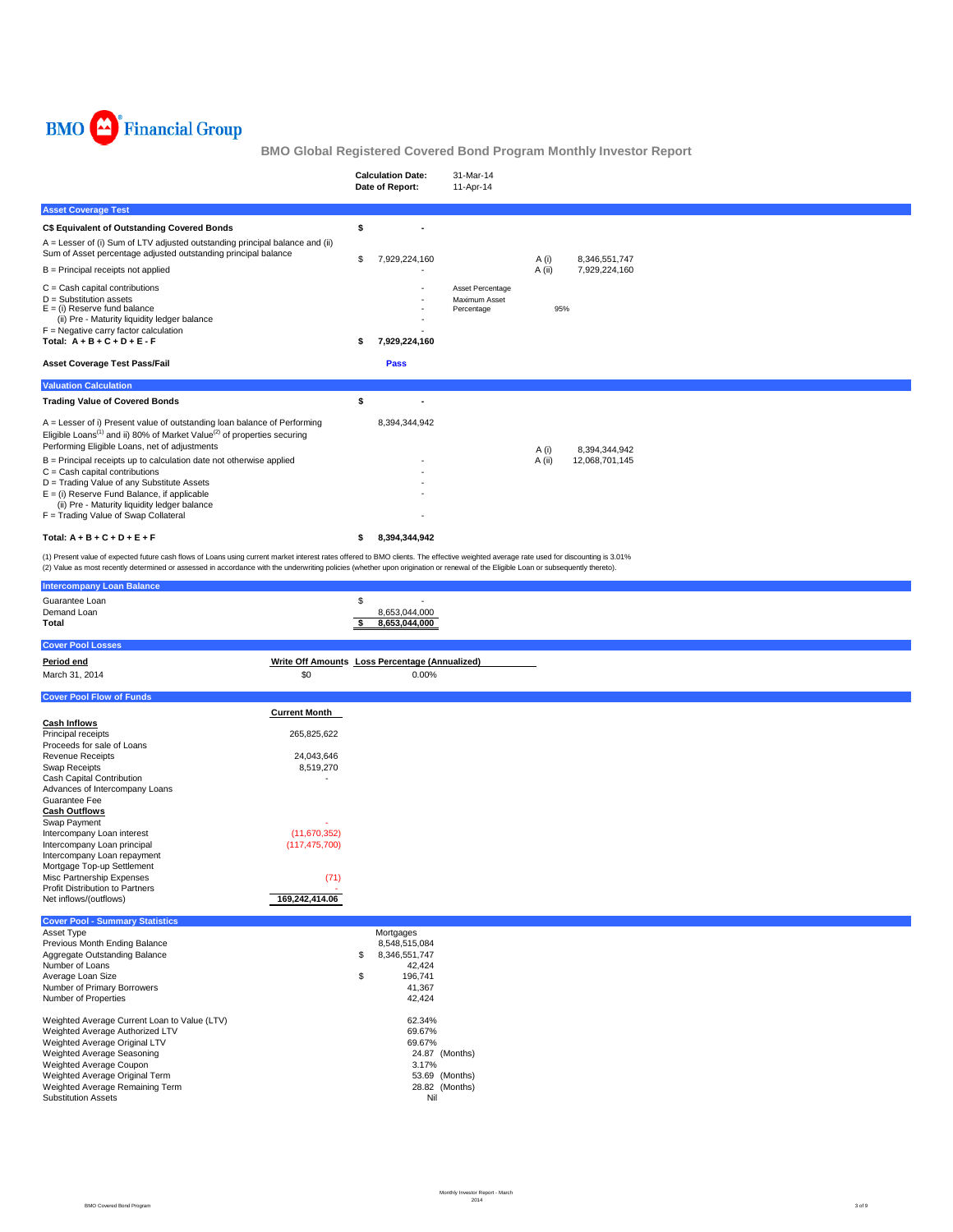

|                                                                      | <b>Calculation Date:</b><br>Date of Report: | 31-Mar-14<br>11-Apr-14 |                                            |                          |  |
|----------------------------------------------------------------------|---------------------------------------------|------------------------|--------------------------------------------|--------------------------|--|
| <b>Cover Pool - Delinquency Distribution</b>                         |                                             |                        |                                            |                          |  |
| <b>Aging Summary</b>                                                 | Number of Loans                             | Percentage             | <b>Principal Balance</b>                   | Percentage               |  |
| Current and less than 30 days past due                               | 42,375                                      | 99.88                  | \$<br>8,335,236,766                        | 99.86                    |  |
| 30 - 59 days past due                                                | 49                                          | 0.12                   | \$<br>11,314,981                           | 0.14                     |  |
| 60 - 89 days past due                                                |                                             | ÷,                     | \$                                         | $\overline{\phantom{a}}$ |  |
| 90 or more days past due<br><b>Grand Total</b>                       | 42,424                                      | 100.00                 | \$<br>\$<br>8,346,551,747                  | 100.00                   |  |
|                                                                      |                                             |                        |                                            |                          |  |
| <b>Cover Pool - Provincial Distribution</b>                          |                                             |                        |                                            |                          |  |
| <b>Province</b>                                                      | <b>Number of Loans</b>                      | Percentage             | <b>Principal Balance</b>                   | Percentage               |  |
| Alberta                                                              | 5,041                                       | 11.88                  | 1,114,424,633<br>\$                        | 13.35                    |  |
| <b>British Columbia</b>                                              | 5,063                                       | 11.93                  | \$<br>1,243,179,843                        | 14.89                    |  |
| Manitoba<br>New Brunswick                                            | 765<br>809                                  | 1.80<br>1.91           | \$<br>114,129,640<br>\$<br>93,344,924      | 1.37<br>1.12             |  |
| Newfoundland                                                         | 1,046                                       | 2.47                   | \$<br>160,775,223                          | 1.93                     |  |
| Northwest Territories & Nunavut                                      |                                             | $\sim$                 | \$                                         |                          |  |
| Nova Scotia                                                          | 1,417                                       | 3.34                   | \$<br>216,545,583                          | 2.59                     |  |
| Ontario                                                              | 18,016                                      | 42.47                  | \$<br>3,695,076,052                        | 44.27                    |  |
| Prince Edward Island                                                 | 265                                         | 0.62                   | \$<br>34,384,504                           | 0.41                     |  |
| Quebec<br>Saskatchewan                                               | 9,125<br>877                                | 21.51                  | \$<br>1,523,370,323<br>\$                  | 18.25                    |  |
| <b>Yukon Territories</b>                                             |                                             | 2.07                   | 151,321,023<br>\$                          | 1.81                     |  |
| <b>Grand Total</b>                                                   | 42,424                                      | 100.00                 | \$<br>8,346,551,747                        | 100.00                   |  |
|                                                                      |                                             |                        |                                            |                          |  |
| <b>Cover Pool - Credit Score Distribution</b><br><b>Credit Score</b> | Number of Loans                             | Percentage             | <b>Principal Balance</b>                   | Percentage               |  |
| Less than 600 or Unavailable                                         | 976                                         | 2.30                   | \$<br>170,243,006                          | 2.04                     |  |
| $600 - 650$                                                          | 1,511                                       | 3.56                   | \$<br>324,436,253                          | 3.89                     |  |
| 651 - 700                                                            | 4,447                                       | 10.48                  | \$<br>994,514,746                          | 11.92                    |  |
| 701 - 750                                                            | 9,401                                       | 22.16                  | \$<br>2,048,426,120                        | 24.54                    |  |
| 751 - 800                                                            | 16.912                                      | 39.86                  | \$<br>3,336,053,505                        | 39.97                    |  |
| 801 and Above<br><b>Grand Total</b>                                  | 9,177<br>42,424                             | 21.63<br>100.00        | \$<br>1,472,878,117<br>\$<br>8,346,551,747 | 17.65<br>100.00          |  |
|                                                                      |                                             |                        |                                            |                          |  |
| <b>Cover Pool - Rate Type Distribution</b>                           |                                             |                        |                                            |                          |  |
| <b>Rate Type</b>                                                     | Number of Loans                             | Percentage             | <b>Principal Balance</b>                   | Percentage               |  |
| Fixed                                                                | 38,676                                      | 91.17                  | \$<br>7,477,532,786                        | 89.59                    |  |
| Variable                                                             | 3,748                                       | 8.83                   | \$<br>869,018,961                          | 10.41                    |  |
| <b>Grand Total</b>                                                   | 42,424                                      | 100.00                 | \$<br>8,346,551,747                        | 100.00                   |  |
| <b>Cover Pool - Mortgage Asset Type Distribution</b>                 |                                             |                        |                                            |                          |  |
| <b>Mortgage Asset Type</b>                                           | Number of Loans                             | Percentage             | <b>Principal Balance</b>                   | Percentage               |  |
| <b>Conventional Amortizing Mortgages</b>                             | 42,424                                      | 100.00                 | \$<br>8,346,551,747                        | 100.00                   |  |
| <b>Grand Total</b>                                                   | 42,424                                      | 100.00                 | 8,346,551,747<br>\$                        | 100.00                   |  |
|                                                                      |                                             |                        |                                            |                          |  |
| <b>Cover Pool - Occupancy Type Distribution</b>                      |                                             |                        |                                            |                          |  |
| <b>Occupancy Type</b>                                                | Number of Loans                             | Percentage             | <b>Principal Balance</b>                   | Percentage               |  |
| Owner Occupied<br>Non-Owner Occupied                                 | 36,011<br>6,413                             | 84.88<br>15.12         | \$<br>6,884,341,840<br>1,462,209,907<br>\$ | 82.48<br>17.52           |  |
| <b>Grand Total</b>                                                   | 42,424                                      | 100.00                 | \$<br>8,346,551,747                        | 100.00                   |  |
|                                                                      |                                             |                        |                                            |                          |  |
| <b>Cover Pool - Mortgage Rate Distribution</b>                       |                                             |                        |                                            |                          |  |
| Mortgage Rate (%)                                                    | Number of Loans                             | Percentage             | <b>Principal Balance</b>                   | Percentage               |  |
| Less than 1.00                                                       |                                             |                        | \$<br>\$                                   | 93.94                    |  |
| $1.00 - 3.99$<br>$4.00 - 4.49$                                       | 38,382<br>3,011                             | 90.47<br>7.10          | 7,840,866,956<br>\$<br>377,481,434         | 4.52                     |  |
| $4.50 - 4.99$                                                        | 723                                         | 1.70                   | \$<br>87,893,263                           | 1.05                     |  |
| $5.00 - 5.49$                                                        | 222                                         | 0.52                   | \$<br>30,923,098                           | 0.37                     |  |
| $5.50 - 5.99$                                                        | 59                                          | 0.14                   | \$<br>6,835,066                            | 0.08                     |  |
| $6.00 - 6.49$                                                        | 23                                          | 0.05                   | \$<br>2,200,347                            | 0.03                     |  |
| $6.50 - 6.99$                                                        | 3                                           | 0.01                   | \$<br>170,146                              | 0.00                     |  |
| $7.00 - 7.49$<br>$7.50 - 7.99$                                       | $\mathbf{1}$                                | 0.00                   | \$<br>181,437<br>\$                        | 0.00<br>$\overline{a}$   |  |
| 8.00 and Above                                                       |                                             |                        | \$                                         |                          |  |
| <b>Grand Total</b>                                                   | 42,424                                      | 100.00                 | 8,346,551,747<br>\$                        | 100.00                   |  |
|                                                                      |                                             |                        |                                            |                          |  |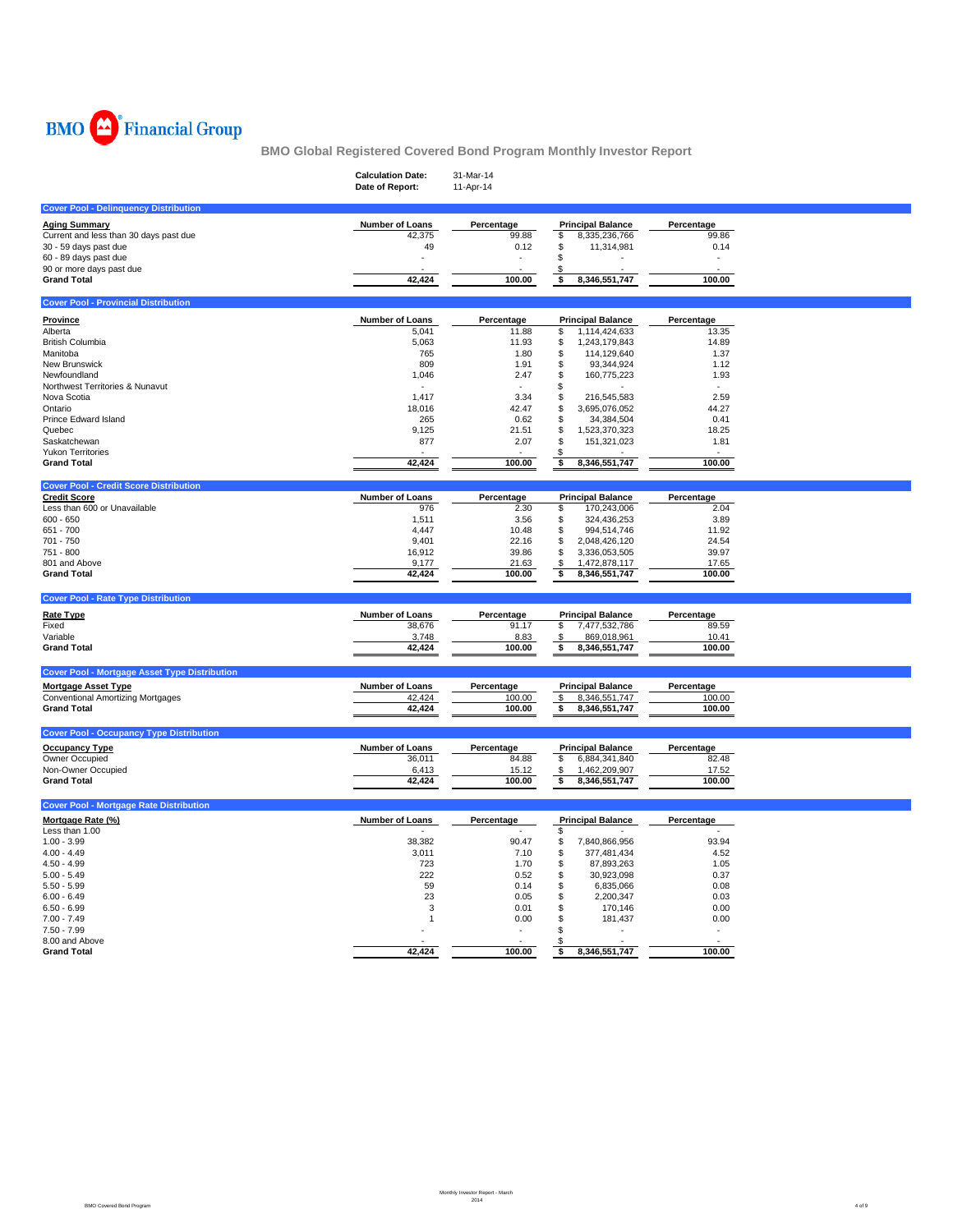

|                                                                                       |                              |                                        | <b>Calculation Date:</b><br>Date of Report: | 31-Mar-14<br>11-Apr-14 |                                                 |                                        |  |
|---------------------------------------------------------------------------------------|------------------------------|----------------------------------------|---------------------------------------------|------------------------|-------------------------------------------------|----------------------------------------|--|
| <b>Cover Pool - Current LTV Distribution</b>                                          |                              |                                        |                                             |                        |                                                 |                                        |  |
| Current LTV (%)                                                                       |                              |                                        | <b>Number of Loans</b>                      | Percentage             | <b>Principal Balance</b>                        | Percentage                             |  |
| 20.00 and Below                                                                       |                              |                                        | 2,310                                       | 5.45                   | \$<br>133,588,316                               | 1.60                                   |  |
| 20.01 - 25.00                                                                         |                              |                                        | 1,525                                       | 3.59                   | \$<br>134,277,606                               | 1.61                                   |  |
| 25.01 - 30.00                                                                         |                              |                                        | 1,781                                       | 4.20                   | \$<br>172,747,407                               | 2.07                                   |  |
| $30.01 - 35.00$                                                                       |                              |                                        | 1,931                                       | 4.55                   | \$<br>222,528,527                               | 2.67                                   |  |
| $35.01 - 40.00$<br>$40.01 - 45.00$                                                    |                              |                                        | 2,254<br>2,525                              | 5.31<br>5.95           | \$<br>297,133,240<br>\$<br>374,403,109          | 3.56<br>4.49                           |  |
| 45.01 - 50.00                                                                         |                              |                                        | 2,869                                       | 6.76                   | \$<br>476,858,560                               | 5.71                                   |  |
| $50.01 - 55.00$                                                                       |                              |                                        | 3,145                                       | 7.41                   | \$<br>569,912,208                               | 6.83                                   |  |
| $55.01 - 60.00$                                                                       |                              |                                        | 3,052                                       | 7.19                   | \$<br>624,713,032                               | 7.48                                   |  |
| $60.01 - 65.00$                                                                       |                              |                                        | 2,841                                       | 6.70                   | \$<br>673,524,906                               | 8.07                                   |  |
| 65.01 - 70.00                                                                         |                              |                                        | 3,330                                       | 7.85                   | \$<br>816,839,377                               | 9.79                                   |  |
| 70.01 - 75.00<br>75.01 - 80.00                                                        |                              |                                        | 5,130<br>9,731                              | 12.09<br>22.94         | \$<br>1,308,207,036<br>\$<br>2,541,818,424      | 15.67<br>30.45                         |  |
| 80.01 and Above                                                                       |                              |                                        |                                             |                        | $\sqrt{3}$                                      |                                        |  |
| <b>Grand Total</b>                                                                    |                              |                                        | 42,424                                      | 100.00                 | 8,346,551,747                                   | 100.00                                 |  |
|                                                                                       |                              |                                        |                                             |                        |                                                 |                                        |  |
| <b>Cover Pool - Remaining Term Distribution</b>                                       |                              |                                        |                                             |                        |                                                 |                                        |  |
| <b>Months to Maturity</b>                                                             |                              |                                        | <b>Number of Loans</b>                      | Percentage             | <b>Principal Balance</b>                        | Percentage                             |  |
| Less than 12                                                                          |                              |                                        | 8,601                                       | 20.27                  | \$<br>1,510,971,222                             | 18.10                                  |  |
| $12 - 17$                                                                             |                              |                                        | 4,406                                       | 10.39                  | \$<br>799,490,022                               | 9.58                                   |  |
| 18 - 24<br>25 - 30                                                                    |                              |                                        | 5,966<br>2,524                              | 14.06<br>5.95          | \$<br>1,038,197,447<br>\$<br>544,887,480        | 12.44<br>6.53                          |  |
| $31 - 36$                                                                             |                              |                                        | 2,851                                       | 6.72                   | \$<br>532,592,342                               | 6.38                                   |  |
| $37 - 42$                                                                             |                              |                                        | 9,863                                       | 23.25                  | \$<br>2,158,271,624                             | 25.86                                  |  |
| $43 - 48$                                                                             |                              |                                        | 7,749                                       | 18.27                  | \$<br>1,681,551,429                             | 20.15                                  |  |
| 49 - 54                                                                               |                              |                                        | 464                                         | 1.09                   | \$<br>80,590,181                                | 0.97                                   |  |
| $55 - 60$                                                                             |                              |                                        |                                             |                        | \$                                              |                                        |  |
| $61 - 63$<br>72 and Above                                                             |                              |                                        |                                             |                        | \$                                              | ÷                                      |  |
| <b>Grand Total</b>                                                                    |                              |                                        | 42,424                                      | 100.00                 | \$<br>\$<br>8,346,551,747                       | 100.00                                 |  |
|                                                                                       |                              |                                        |                                             |                        |                                                 |                                        |  |
| <b>Cover Pool - Remaining Principal Balance Distribution</b>                          |                              |                                        |                                             |                        |                                                 |                                        |  |
| <b>Remaining Principal Balance (C\$)</b>                                              |                              |                                        | <b>Number of Loans</b>                      | Percentage             | <b>Principal Balance</b>                        | Percentage                             |  |
| 99,999 and Below                                                                      |                              |                                        | 10,561                                      | 24.89                  | \$<br>681,808,466                               | 8.17                                   |  |
| 100,000 - 199,999<br>200,000 - 299,999                                                |                              |                                        | 15,796<br>9,418                             | 37.23<br>22.20         | \$<br>2,348,250,251<br>\$<br>2,300,500,363      | 28.13<br>27.56                         |  |
| 300,000 - 399,999                                                                     |                              |                                        | 3,729                                       | 8.79                   | \$<br>1,273,655,029                             | 15.26                                  |  |
| 400,000 - 499,999                                                                     |                              |                                        | 1,441                                       | 3.40                   | \$<br>638,239,214                               | 7.65                                   |  |
| 500,000 - 599,999                                                                     |                              |                                        | 666                                         | 1.57                   | \$<br>362,599,621                               | 4.34                                   |  |
| 600,000 - 699,999                                                                     |                              |                                        | 309                                         | 0.73                   | \$<br>199,508,652                               | 2.39                                   |  |
| 700,000 - 799,999                                                                     |                              |                                        | 149                                         | 0.35                   | \$<br>111,112,296                               | 1.33                                   |  |
| 800,000 - 899,999                                                                     |                              |                                        | 79                                          | 0.19                   | \$<br>66,698,234                                | 0.80                                   |  |
| 900,000 - 999,999<br>1,000,000 - 1,499,999                                            |                              |                                        | 72<br>137                                   | 0.17<br>0.32           | \$<br>67,928,613<br>\$<br>164,827,563           | 0.81<br>1.97                           |  |
| 1,500,000 - 2,000,000                                                                 |                              |                                        | 43                                          | 0.10                   | \$<br>74,423,469                                | 0.89                                   |  |
| 2,000,000 - 3,000,000                                                                 |                              |                                        | 24                                          | 0.06                   | \$<br>56,999,976                                | 0.68                                   |  |
| 3,000,000 and Above                                                                   |                              |                                        |                                             |                        | \$                                              |                                        |  |
|                                                                                       |                              |                                        | 42,424                                      | 100.00                 | \$<br>8,346,551,747                             | 100.00                                 |  |
| <b>Cover Pool - Property Type Distribution</b>                                        |                              |                                        |                                             |                        |                                                 |                                        |  |
| <b>Property Type</b>                                                                  |                              |                                        | Number of Loans                             | Percentage             |                                                 |                                        |  |
| Condominium                                                                           |                              |                                        | 6,716                                       | 15.83                  | <b>Principal Balance</b><br>1,195,056,943<br>\$ | Percentage<br>14.32                    |  |
| Multi-Residential                                                                     |                              |                                        | 2,137                                       | 5.04                   | \$<br>497,926,203                               | 5.97                                   |  |
| Single Family                                                                         |                              |                                        | 31,081                                      | 73.26                  | \$<br>6,171,973,514                             | 73.95                                  |  |
| Townhouse                                                                             |                              |                                        | 2,490                                       | 5.87                   | \$<br>481,595,087                               | 5.77                                   |  |
| <b>Grand Total</b>                                                                    |                              |                                        | 42,424                                      | 100.00                 | 8,346,551,747                                   | 100.00                                 |  |
| Note: Percentages and totals in the above tables may not add exactly due to rounding. |                              |                                        |                                             |                        |                                                 |                                        |  |
|                                                                                       |                              |                                        |                                             |                        |                                                 |                                        |  |
| <b>Cover Pool - Current LTV and Delinguency Distribution by Province</b>              |                              |                                        |                                             |                        |                                                 |                                        |  |
|                                                                                       |                              | <b>Current and</b>                     |                                             | <b>Aging Summary</b>   |                                                 |                                        |  |
|                                                                                       |                              | less than 30                           | 30 to 59                                    | 60 to 89               | 90 or more                                      |                                        |  |
| Province                                                                              | Current LTV (%)              | days past due                          | days past due                               | days past due          | days past due                                   | <b>Total</b>                           |  |
| Alberta                                                                               | 20.00 and Below              | \$<br>15,681,735                       | \$                                          | \$                     | \$                                              | \$<br>15,681,735                       |  |
|                                                                                       | $20.01 - 25$                 | \$<br>17,422,568                       | \$<br>35,622                                | \$                     | \$                                              | \$<br>17,458,190                       |  |
|                                                                                       | $25.01 - 30$<br>$30.01 - 35$ | \$<br>18,935,770<br>\$<br>28,016,941   | \$<br>\$                                    | \$<br>\$               | \$<br>\$                                        | \$<br>18,935,770<br>\$<br>28,016,941   |  |
|                                                                                       | $35.01 - 40$                 | \$<br>35,221,270                       | \$                                          | \$                     | \$                                              | \$<br>35,221,270                       |  |
|                                                                                       | $40.01 - 45$                 | \$<br>48,260,246                       | \$                                          | \$                     | \$                                              | \$<br>48,260,246                       |  |
|                                                                                       | $45.01 - 50$                 | \$<br>64,271,395                       | \$<br>77,026                                | \$                     | \$                                              | \$<br>64,348,421                       |  |
|                                                                                       | $50.01 - 55$                 | \$<br>64,789,233                       | \$                                          | \$                     | \$                                              | \$<br>64,789,233                       |  |
|                                                                                       | $55.01 - 60$                 | \$<br>83,796,089                       | \$<br>158,478                               | \$                     | \$                                              | \$<br>83,954,567                       |  |
|                                                                                       | $60.01 - 65$<br>$65.01 - 70$ | \$<br>85,765,121                       | \$<br>289,559                               | \$<br>\$               | \$<br>\$                                        | \$<br>85,765,121                       |  |
|                                                                                       | $70.01 - 75$                 | \$<br>117,865,630<br>\$<br>201,241,634 | \$<br>\$<br>534,925                         | \$                     | \$                                              | \$<br>118,155,189<br>\$<br>201,776,559 |  |
|                                                                                       | 75.01 - 80                   | \$<br>331,842,195                      | \$<br>219,196                               | \$                     | \$                                              | \$<br>332,061,391                      |  |
|                                                                                       | 80.01 and Above              | -\$                                    | \$                                          | \$                     | \$                                              | \$                                     |  |
|                                                                                       |                              | 1,113,109,826                          | 1,314,807                                   | $\blacksquare$         | $\blacksquare$                                  | 1,114,424,633                          |  |
|                                                                                       |                              |                                        |                                             |                        |                                                 |                                        |  |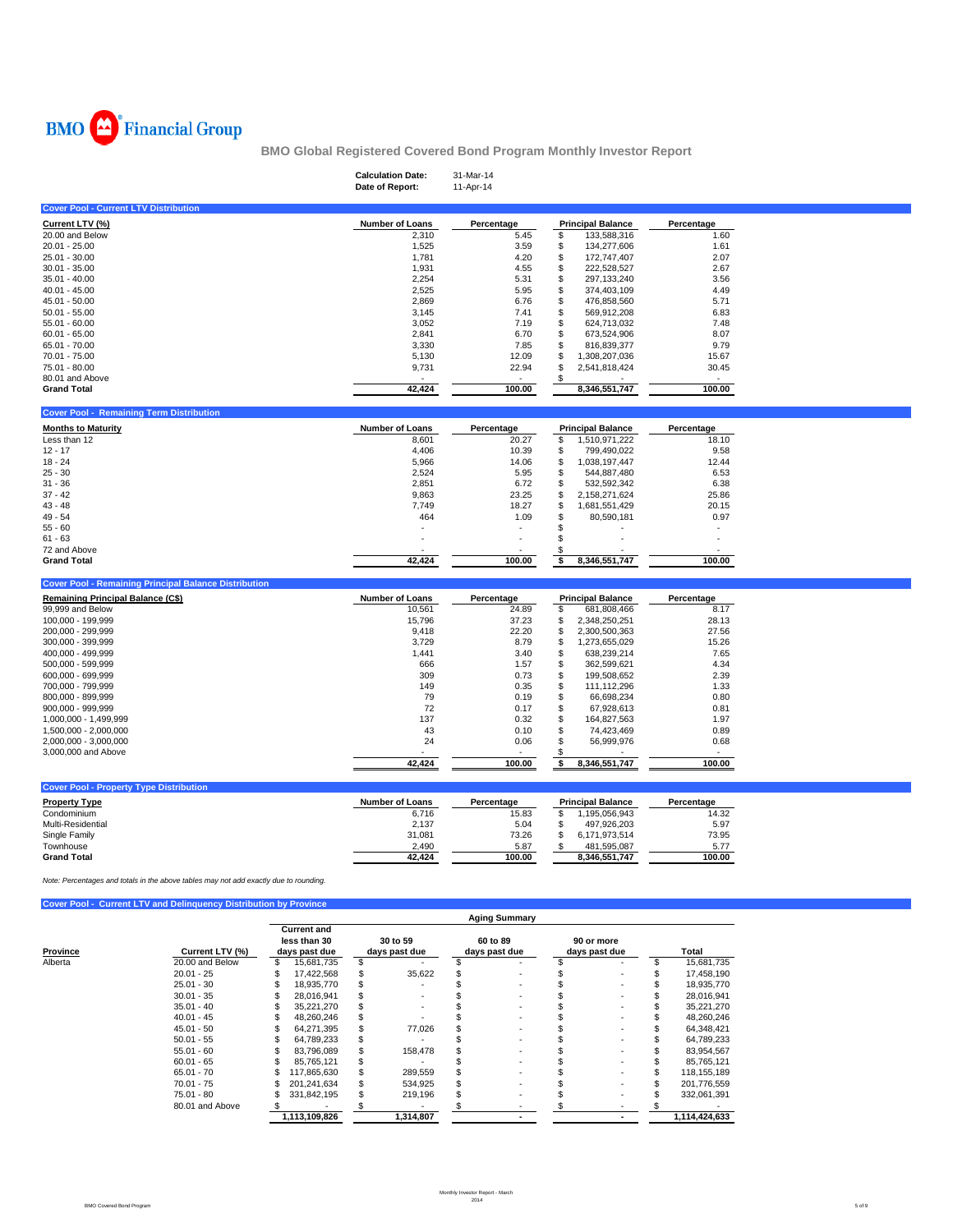

|                                  |                              |                                      | <b>Calculation Date:</b><br>Date of Report: | 31-Mar-14<br>11-Apr-14    |                             |          |                              |
|----------------------------------|------------------------------|--------------------------------------|---------------------------------------------|---------------------------|-----------------------------|----------|------------------------------|
|                                  |                              |                                      |                                             |                           |                             |          |                              |
|                                  |                              |                                      |                                             | <b>Aging Summary</b>      |                             |          |                              |
|                                  |                              | <b>Current and</b><br>less than 30   | 30 to 59                                    | 60 to 89                  | 90 or more                  |          |                              |
| <u>Province</u>                  | Current LTV (%)              | days past due                        | days past due                               | days past due             | days past due               |          | Total                        |
| British Columbia                 | 20.00 and Below              | \$<br>31,875,955                     | \$                                          | \$                        | \$                          | \$       | 31,875,955                   |
|                                  | $20.01 - 25$                 | \$<br>27,900,836                     | \$                                          | \$                        | \$                          | \$       | 27,900,836                   |
|                                  | $25.01 - 30$                 | \$<br>34, 154, 208                   | \$                                          |                           | \$                          | \$       | 34,154,208                   |
|                                  | $30.01 - 35$<br>$35.01 - 40$ | \$<br>40,904,448<br>\$<br>57,910,311 | \$<br>\$                                    | \$<br>\$                  | \$<br>\$                    | \$<br>\$ | 40,904,448<br>57,910,311     |
|                                  | $40.01 - 45$                 | \$<br>66,489,224                     | \$                                          | \$                        | \$                          | \$       | 66,489,224                   |
|                                  | $45.01 - 50$                 | \$<br>77,990,167                     | \$                                          | \$                        | \$                          | \$       | 77,990,167                   |
|                                  | $50.01 - 55$                 | \$<br>92,336,230                     | \$                                          | \$                        | \$                          | \$       | 92,336,230                   |
|                                  | $55.01 - 60$                 | \$<br>100,591,999                    | \$<br>492,541                               | \$                        | \$                          | \$       | 101,084,540                  |
|                                  | $60.01 - 65$<br>$65.01 - 70$ | \$<br>103,774,869<br>\$              | \$<br>\$<br>497,089                         | \$<br>\$                  | \$<br>\$                    | \$<br>\$ | 103,774,869                  |
|                                  | $70.01 - 75$                 | 121,670,694<br>\$<br>204,827,732     | \$<br>295,634                               | \$                        | \$                          | \$       | 122, 167, 783<br>205,123,366 |
|                                  | $75.01 - 80$                 | \$<br>280,656,424                    | \$<br>811,480                               | \$                        | \$                          | \$       | 281,467,905                  |
|                                  | 80.01 and Above              | \$                                   | \$                                          | \$                        | \$                          | \$       |                              |
|                                  |                              | 1,241,083,098                        | 2,096,744                                   |                           |                             |          | 1,243,179,843                |
|                                  |                              |                                      |                                             | <b>Aging Summary</b>      |                             |          |                              |
|                                  |                              | <b>Current and</b><br>less than 30   | 30 to 59                                    | 60 to 89                  | 90 or more                  |          |                              |
| <u>Province</u>                  | Current LTV (%)              | days past due                        | days past due                               | days past due             | days past due               |          | Total                        |
| Manitoba                         | 20.00 and Below              | \$<br>1,671,568                      | \$                                          | \$                        | \$                          | \$       | 1,671,568                    |
|                                  | $20.01 - 25$                 | \$<br>1,460,119                      | \$                                          | \$                        | \$                          | \$       | 1,460,119                    |
|                                  | $25.01 - 30$                 | \$<br>2,633,272                      | \$                                          | \$                        | \$                          | \$       | 2,633,272                    |
|                                  | $30.01 - 35$                 | \$<br>4,023,559                      | \$                                          | \$                        | \$                          | \$       | 4,023,559                    |
|                                  | $35.01 - 40$                 | \$<br>4,742,619<br>\$                | \$<br>\$                                    | \$<br>\$                  | \$<br>\$                    | \$<br>\$ | 4,742,619                    |
|                                  | $40.01 - 45$<br>$45.01 - 50$ | 5,300,485<br>\$<br>5,692,958         | \$                                          | \$                        | \$                          | \$       | 5,300,485<br>5,692,958       |
|                                  | $50.01 - 55$                 | \$<br>7,963,350                      | \$                                          | \$                        | \$                          | \$       | 7,963,350                    |
|                                  | $55.01 - 60$                 | \$<br>10,816,903                     | \$                                          | \$                        | \$                          | \$       | 10,816,903                   |
|                                  | $60.01 - 65$                 | \$<br>9,811,929                      | \$<br>90,701                                | \$                        | \$                          | \$       | 9,902,630                    |
|                                  | $65.01 - 70$                 | \$<br>10,315,278                     | \$                                          | \$                        | \$                          | \$       | 10,315,278                   |
|                                  | $70.01 - 75$<br>$75.01 - 80$ | \$<br>14,728,143<br>\$<br>34,769,667 | \$<br>109,088<br>\$                         | \$<br>\$                  | \$<br>\$                    | \$<br>\$ | 14,837,231<br>34,769,667     |
|                                  | 80.01 and Above              | \$                                   | \$                                          | \$                        | \$                          | \$       |                              |
|                                  |                              | 113,929,850                          | 199,789                                     |                           |                             |          | 114,129,640                  |
|                                  |                              |                                      |                                             | <b>Aging Summary</b>      |                             |          |                              |
|                                  |                              | <b>Current and</b>                   |                                             |                           |                             |          |                              |
|                                  | Current LTV (%)              | less than 30<br>days past due        | 30 to 59                                    | 60 to 89<br>days past due | 90 or more<br>days past due |          | Total                        |
| <u>Province</u><br>New Brunswick | 20.00 and Below              | \$<br>862,428                        | days past due<br>\$                         | \$                        | \$                          | \$       | 862,428                      |
|                                  | $20.01 - 25$                 | \$<br>626,972                        | \$                                          | \$                        | \$                          | \$       | 626,972                      |
|                                  | $25.01 - 30$                 | \$<br>2,800,717                      | \$                                          | \$                        | \$                          | \$       | 2,800,717                    |
|                                  | $30.01 - 35$                 | \$<br>2,477,961                      | \$                                          | \$                        | \$                          | \$       | 2,477,961                    |
|                                  | $35.01 - 40$                 | \$<br>2,286,758                      | \$                                          | \$                        | \$                          | \$       | 2,286,758                    |
|                                  | $40.01 - 45$<br>$45.01 - 50$ | \$<br>3,725,897<br>\$<br>4,848,885   | \$<br>\$                                    | \$<br>\$                  | \$<br>\$                    | \$<br>\$ | 3,725,897<br>4,848,885       |
|                                  | $50.01 - 55$                 | \$<br>5,925,497                      | \$                                          | \$                        | \$                          | \$       | 5,925,497                    |
|                                  | $55.01 - 60$                 | \$<br>6,805,288                      | \$<br>70,825                                | \$                        | \$                          | \$       | 6,876,113                    |
|                                  | $60.01 - 65$                 | \$<br>7,376,953                      | \$                                          | \$                        | \$                          | \$       | 7,376,953                    |
|                                  | $65.01 - 70$                 | \$<br>10,321,171                     | \$                                          | \$                        | \$                          | \$       | 10,321,171                   |
|                                  | $70.01 - 75$<br>75.01 - 80   | \$<br>16,633,051<br>\$<br>28,582,520 | \$<br>\$                                    | \$<br>\$                  | \$<br>\$                    | \$<br>\$ | 16,633,051<br>28,582,520     |
|                                  | 80.01 and Above              | \$                                   | \$                                          | \$                        | \$                          | \$       |                              |
|                                  |                              | 93,274,098                           | 70,825                                      |                           |                             |          | 93,344,924                   |
|                                  |                              |                                      |                                             | <b>Aging Summary</b>      |                             |          |                              |
|                                  |                              | <b>Current and</b><br>less than 30   | 30 to 59                                    | 60 to 89                  | 90 or more                  |          |                              |
| Province                         | Current LTV (%)              | days past due                        | days past due                               | days past due             | days past due               |          | Total                        |
| Newfoundland                     | 20.00 and Below              | \$<br>1,038,649                      | \$                                          | \$                        | \$                          | \$       | 1,038,649                    |
|                                  | $20.01 - 25$<br>$25.01 - 30$ | \$<br>1,215,281<br>\$<br>2,260,825   | \$<br>\$                                    | \$<br>\$                  | \$<br>\$                    | \$<br>\$ | 1,215,281                    |
|                                  | $30.01 - 35$                 | \$<br>2,343,744                      | \$                                          | \$                        | \$                          | \$       | 2,260,825<br>2,343,744       |
|                                  | $35.01 - 40$                 | \$<br>3,624,474                      | \$                                          | \$                        | \$                          | \$       | 3,624,474                    |
|                                  | $40.01 - 45$                 | \$<br>4,648,711                      | \$                                          | \$                        | \$                          | \$       | 4,648,711                    |
|                                  | $45.01 - 50$                 | \$<br>6,185,765                      | \$                                          | \$                        | \$                          | \$       | 6,185,765                    |
|                                  | $50.01 - 55$                 | \$<br>5,268,850                      | \$                                          | \$                        | \$                          | \$       | 5,268,850                    |
|                                  | $55.01 - 60$                 | \$<br>11,190,401                     | \$                                          | \$                        | \$                          | \$       | 11,190,401                   |
|                                  | $60.01 - 65$<br>$65.01 - 70$ | \$<br>12,640,977<br>\$<br>11,986,978 | \$<br>\$<br>224,632                         | \$<br>\$                  | \$<br>\$                    | \$<br>\$ | 12,640,977<br>12,211,610     |
|                                  | $70.01 - 75$                 | \$<br>23,849,583                     | \$                                          | \$                        | \$                          | \$       | 23,849,583                   |
|                                  | 75.01 - 80                   | \$<br>74,296,353                     | \$                                          | \$                        | \$                          | \$       | 74,296,353                   |
|                                  | 80.01 and Above              | \$                                   | \$                                          | \$                        | \$                          | \$       |                              |
|                                  |                              | 160,550,591                          | 224,632                                     | $\blacksquare$            | $\blacksquare$              |          | 160,775,223                  |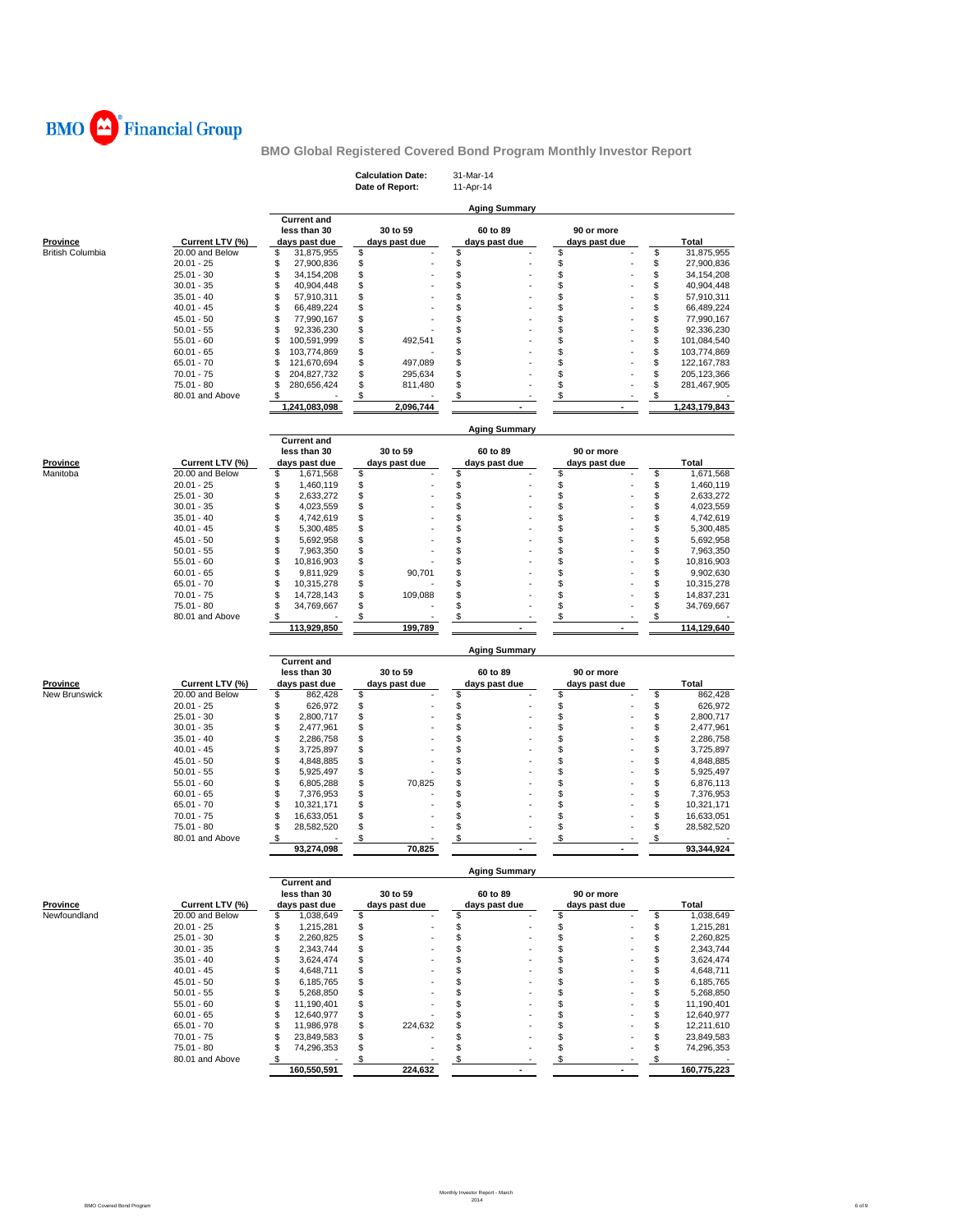

|                              |                                 |                                            | <b>Calculation Date:</b><br>Date of Report: |                           | 31-Mar-14<br>11-Apr-14 |                           |          |                             |          |                            |  |  |  |  |  |
|------------------------------|---------------------------------|--------------------------------------------|---------------------------------------------|---------------------------|------------------------|---------------------------|----------|-----------------------------|----------|----------------------------|--|--|--|--|--|
|                              |                                 |                                            |                                             |                           |                        |                           |          |                             |          |                            |  |  |  |  |  |
|                              |                                 | <b>Current and</b>                         |                                             |                           |                        | <b>Aging Summary</b>      |          |                             |          |                            |  |  |  |  |  |
|                              |                                 | less than 30                               |                                             | 30 to 59                  |                        | 60 to 89                  |          | 90 or more                  |          |                            |  |  |  |  |  |
| Province                     | Current LTV (%)                 | days past due                              |                                             | days past due             |                        | days past due             |          | days past due               |          | <b>Total</b>               |  |  |  |  |  |
| <b>Northwest Territories</b> | 20.00 and Below<br>$20.01 - 25$ | \$<br>\$                                   | \$<br>\$                                    |                           | \$<br>\$               |                           | \$<br>\$ |                             | \$<br>\$ |                            |  |  |  |  |  |
|                              | $25.01 - 30$                    | \$                                         | \$                                          |                           | \$                     |                           | \$       |                             | \$       |                            |  |  |  |  |  |
|                              | $30.01 - 35$                    | \$                                         | \$                                          |                           | \$                     |                           | \$       |                             | \$       |                            |  |  |  |  |  |
|                              | $35.01 - 40$                    | \$                                         | \$                                          |                           | \$                     |                           | \$       |                             | \$       |                            |  |  |  |  |  |
|                              | $40.01 - 45$                    | \$<br>\$                                   | \$<br>\$                                    |                           | \$<br>\$               |                           | \$<br>\$ |                             | \$<br>\$ |                            |  |  |  |  |  |
|                              | 45.01 - 50<br>$50.01 - 55$      | \$                                         | \$                                          |                           | \$                     |                           | \$       |                             | \$       |                            |  |  |  |  |  |
|                              | $55.01 - 60$                    | \$                                         | \$                                          |                           | \$                     |                           | \$       |                             | \$       |                            |  |  |  |  |  |
|                              | $60.01 - 65$                    | \$                                         | \$                                          |                           | \$                     |                           | \$       |                             | \$       |                            |  |  |  |  |  |
|                              | $65.01 - 70$                    | \$                                         | \$                                          |                           | \$                     |                           | \$       |                             | Ŝ        |                            |  |  |  |  |  |
|                              | 70.01 - 75                      | \$                                         | \$                                          |                           | \$                     |                           | \$       |                             | \$       |                            |  |  |  |  |  |
|                              | 75.01 - 80<br>80.01 and Above   | \$<br>\$                                   | \$<br>\$                                    |                           | \$<br>\$               |                           | \$<br>\$ |                             | \$<br>\$ |                            |  |  |  |  |  |
|                              |                                 | \$                                         | \$                                          |                           | \$                     |                           | \$       |                             | \$       |                            |  |  |  |  |  |
|                              |                                 |                                            |                                             |                           |                        |                           |          |                             |          |                            |  |  |  |  |  |
|                              |                                 | <b>Current and</b>                         |                                             |                           |                        | <b>Aging Summary</b>      |          |                             |          |                            |  |  |  |  |  |
|                              |                                 | less than 30                               |                                             | 30 to 59                  |                        | 60 to 89                  |          | 90 or more                  |          |                            |  |  |  |  |  |
| <b>Province</b>              | Current LTV (%)                 | days past due                              |                                             | days past due             |                        | days past due             |          | days past due               |          | Total                      |  |  |  |  |  |
| Nova Scotia                  | 20.00 and Below                 | \$<br>1,978,977                            | \$                                          |                           | \$                     |                           | \$       |                             | \$       | 1,978,977                  |  |  |  |  |  |
|                              | $20.01 - 25$                    | \$<br>1,724,288                            | \$                                          |                           | \$                     |                           | \$       |                             | \$       | 1,724,288                  |  |  |  |  |  |
|                              | $25.01 - 30$<br>$30.01 - 35$    | \$<br>3,197,228<br>\$<br>5,502,629         | \$<br>\$                                    |                           | \$<br>\$               |                           | \$<br>\$ |                             | \$<br>\$ | 3,197,228<br>5,502,629     |  |  |  |  |  |
|                              | $35.01 - 40$                    | \$<br>6,268,552                            | \$                                          |                           | \$                     |                           | \$       |                             | \$       | 6,268,552                  |  |  |  |  |  |
|                              | $40.01 - 45$                    | \$<br>9,096,473                            | \$                                          |                           | \$                     |                           | \$       |                             | \$       | 9,096,473                  |  |  |  |  |  |
|                              | $45.01 - 50$                    | \$<br>12,092,207                           | \$                                          |                           | \$                     |                           | \$       |                             | \$       | 12,092,207                 |  |  |  |  |  |
|                              | $50.01 - 55$                    | \$<br>13,690,866                           | \$                                          | 71,301                    | \$                     |                           | \$       |                             | \$       | 13,762,167                 |  |  |  |  |  |
|                              | $55.01 - 60$                    | \$<br>11,444,742                           | \$                                          |                           | \$                     |                           | \$       |                             | \$       | 11,444,742                 |  |  |  |  |  |
|                              | $60.01 - 65$<br>65.01 - 70      | \$<br>17,094,158<br>\$<br>20,140,702       | \$<br>\$                                    |                           | \$<br>\$               |                           | \$<br>\$ |                             | \$<br>\$ | 17,094,158<br>20,140,702   |  |  |  |  |  |
|                              | $70.01 - 75$                    | \$<br>36,038,984                           | \$                                          |                           | \$                     |                           | \$       |                             | \$       | 36,038,984                 |  |  |  |  |  |
|                              | $75.01 - 80$                    | \$<br>77,973,064                           | \$                                          | 231,411                   | \$                     |                           | \$       |                             | \$       | 78,204,475                 |  |  |  |  |  |
|                              | 80.01 and Above                 | \$                                         | \$                                          |                           | S                      |                           | \$       |                             | \$       |                            |  |  |  |  |  |
|                              |                                 | 216,242,871                                |                                             | 302,712                   |                        |                           |          |                             |          | 216,545,583                |  |  |  |  |  |
|                              |                                 | <b>Aging Summary</b><br><b>Current and</b> |                                             |                           |                        |                           |          |                             |          |                            |  |  |  |  |  |
|                              |                                 | less than 30                               |                                             | 30 to 59                  |                        | 60 to 89                  |          | 90 or more                  |          |                            |  |  |  |  |  |
| <b>Province</b>              | Current LTV (%)                 | days past due                              |                                             | days past due             |                        | days past due             |          | days past due               |          | Total                      |  |  |  |  |  |
| Nunavut                      | 20.00 and Below<br>$20.01 - 25$ | \$<br>\$                                   | \$<br>\$                                    |                           | \$<br>\$               |                           | \$<br>\$ |                             | \$<br>\$ |                            |  |  |  |  |  |
|                              | $25.01 - 30$                    | \$                                         | \$                                          |                           | \$                     |                           | \$       |                             | \$       |                            |  |  |  |  |  |
|                              | $30.01 - 35$                    | \$                                         | \$                                          |                           | \$                     |                           | \$       |                             | \$       |                            |  |  |  |  |  |
|                              | $35.01 - 40$                    | \$                                         | \$                                          |                           | \$                     |                           | \$       |                             | \$       |                            |  |  |  |  |  |
|                              | $40.01 - 45$                    | \$                                         | \$                                          |                           | \$                     |                           | \$       |                             | \$       |                            |  |  |  |  |  |
|                              | 45.01 - 50<br>$50.01 - 55$      | \$<br>\$                                   | \$<br>\$                                    |                           | \$<br>\$               |                           | \$<br>\$ |                             | \$<br>\$ |                            |  |  |  |  |  |
|                              | $55.01 - 60$                    | \$                                         | \$                                          |                           | \$                     |                           | \$       |                             | Ŝ        |                            |  |  |  |  |  |
|                              | $60.01 - 65$                    | \$                                         | \$                                          |                           | \$                     |                           | \$       |                             | \$       |                            |  |  |  |  |  |
|                              | $65.01 - 70$                    | \$                                         | \$                                          |                           | \$                     |                           | \$       |                             | \$       |                            |  |  |  |  |  |
|                              | $70.01 - 75$                    | \$                                         | \$                                          |                           | \$                     |                           | \$       |                             | \$       |                            |  |  |  |  |  |
|                              | 75.01 - 80<br>80.01 and Above   | \$<br>S                                    | \$<br>\$                                    |                           | \$<br>\$               |                           | \$<br>\$ |                             | \$<br>\$ |                            |  |  |  |  |  |
|                              |                                 | \$<br>$\overline{\phantom{a}}$             | \$                                          | $\overline{\phantom{a}}$  | \$                     | $\overline{\phantom{a}}$  | \$       | $\overline{\phantom{a}}$    | \$       | $\overline{\phantom{a}}$   |  |  |  |  |  |
|                              |                                 |                                            |                                             |                           |                        | Aging Summar              |          |                             |          |                            |  |  |  |  |  |
|                              |                                 | <b>Current and</b>                         |                                             |                           |                        |                           |          |                             |          |                            |  |  |  |  |  |
| <b>Province</b>              | Current LTV (%)                 | less than 30<br>days past due              |                                             | 30 to 59<br>days past due |                        | 60 to 89<br>days past due |          | 90 or more<br>days past due |          | Total                      |  |  |  |  |  |
| Ontario                      | 20.00 and Below                 | \$<br>61,148,401                           | \$                                          | 29,416                    | \$                     |                           | \$       |                             | \$       | 61,177,817                 |  |  |  |  |  |
|                              | $20.01 - 25$                    | \$<br>62,684,121                           | \$                                          |                           | \$                     |                           | \$       |                             | \$       | 62,684,121                 |  |  |  |  |  |
|                              | $25.01 - 30$                    | \$<br>80,594,576                           | \$                                          | 32,997                    | \$                     |                           | \$       |                             | \$       | 80,627,572                 |  |  |  |  |  |
|                              | $30.01 - 35$                    | \$<br>101,005,688                          | \$                                          |                           | \$                     |                           | \$       |                             | \$       | 101,005,688                |  |  |  |  |  |
|                              | $35.01 - 40$                    | \$<br>140,798,285                          | \$                                          | 143,030                   | \$                     |                           | \$       |                             | \$       | 140,941,315                |  |  |  |  |  |
|                              | $40.01 - 45$<br>$45.01 - 50$    | \$<br>169,997,124<br>212,291,967<br>\$     | \$<br>\$                                    | 609,021                   | \$<br>\$               |                           | \$<br>\$ |                             | \$<br>\$ | 170,606,145<br>212,291,967 |  |  |  |  |  |
|                              | $50.01 - 55$                    | \$<br>268, 177, 935                        | \$                                          | 185,601                   | \$                     |                           | \$       |                             | \$       | 268,363,536                |  |  |  |  |  |
|                              | $55.01 - 60$                    | \$<br>273,357,430                          | \$                                          |                           | \$                     |                           | \$       |                             | \$       | 273,357,430                |  |  |  |  |  |
|                              | $60.01 - 65$                    | \$<br>295,616,451                          | \$                                          |                           | \$                     |                           | \$       |                             | \$       | 295,616,451                |  |  |  |  |  |
|                              | $65.01 - 70$                    | \$<br>353,793,957                          | \$                                          | 634,581                   | \$                     |                           | \$       |                             | \$       | 354,428,538                |  |  |  |  |  |
|                              | $70.01 - 75$                    | \$<br>544,913,773                          | \$                                          | 1,693,379                 | \$<br>\$               |                           | \$<br>\$ |                             | \$       | 546,607,151                |  |  |  |  |  |
|                              | 75.01 - 80<br>80.01 and Above   | \$1,125,971,580<br>S                       | \$<br>\$                                    | 1,396,739                 | \$                     |                           | \$       |                             | \$<br>\$ | 1,127,368,319              |  |  |  |  |  |
|                              |                                 | 3,690,351,287                              |                                             | 4,724,765                 |                        | $\blacksquare$            |          | ٠                           |          | 3,695,076,052              |  |  |  |  |  |
|                              |                                 |                                            |                                             |                           |                        |                           |          |                             |          |                            |  |  |  |  |  |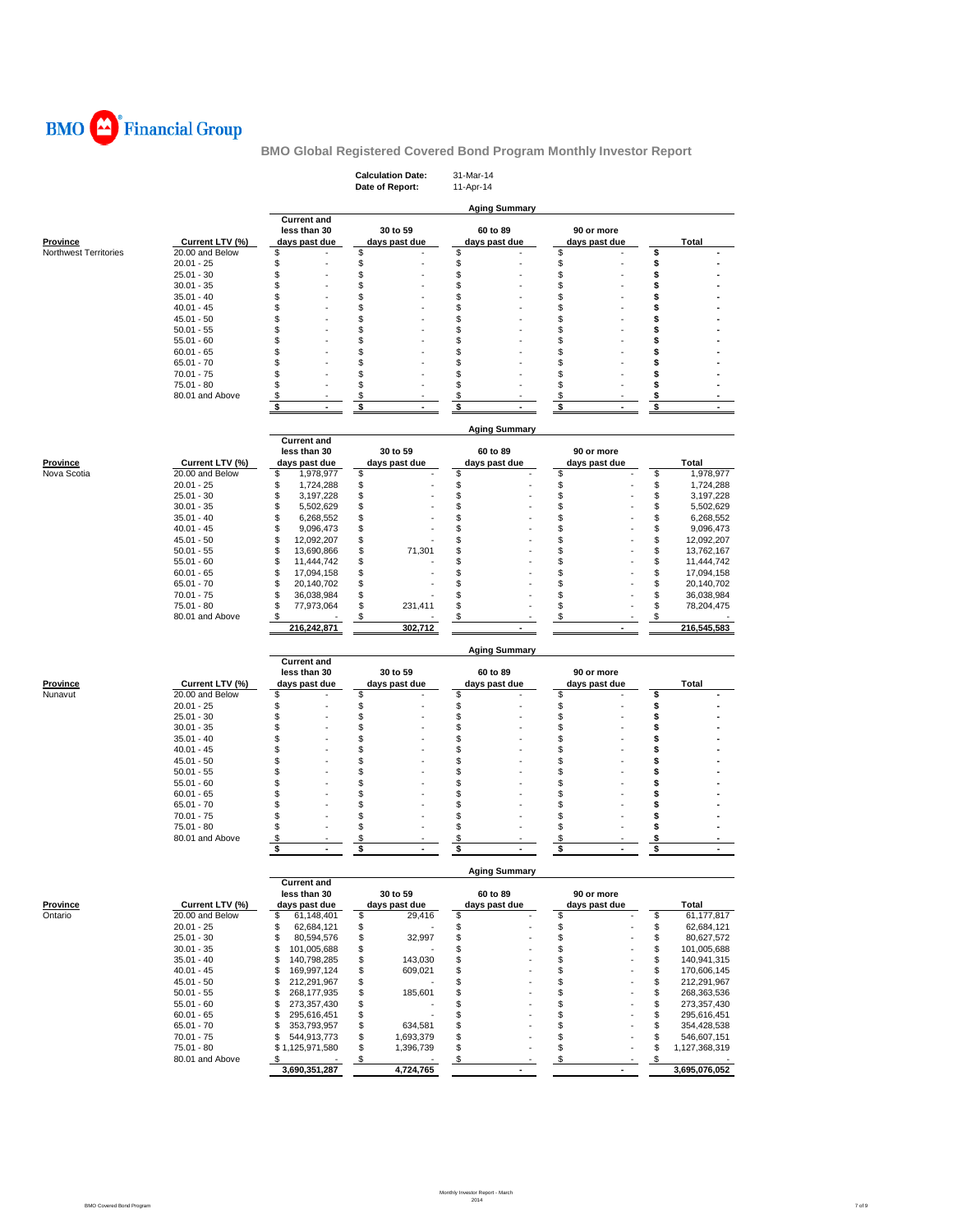

|                             |                 |                                    | <b>Calculation Date:</b>  | 31-Mar-14                         |                             |                   |  |
|-----------------------------|-----------------|------------------------------------|---------------------------|-----------------------------------|-----------------------------|-------------------|--|
|                             |                 |                                    | Date of Report:           | 11-Apr-14<br><b>Aging Summary</b> |                             |                   |  |
|                             |                 | <b>Current and</b>                 |                           |                                   |                             |                   |  |
| Province                    | Current LTV (%) | less than 30<br>days past due      | 30 to 59<br>days past due | 60 to 89<br>days past due         | 90 or more<br>days past due | <b>Total</b>      |  |
| <b>Prince Edward Island</b> | 20.00 and Below | \$<br>272,156                      | \$                        | \$                                | \$                          | \$<br>272,156     |  |
|                             | $20.01 - 25$    | \$<br>303,181                      | \$                        | \$                                | \$                          | \$<br>303,181     |  |
|                             | $25.01 - 30$    | \$<br>175,215                      | \$                        | \$                                | \$                          | \$<br>175,215     |  |
|                             | $30.01 - 35$    | \$<br>544,031                      | \$                        | \$                                | \$                          | \$<br>544,031     |  |
|                             | $35.01 - 40$    | \$<br>1,199,989                    | \$                        | \$                                | \$                          | \$<br>1,199,989   |  |
|                             | $40.01 - 45$    | \$<br>1,189,075                    | \$                        | \$                                | \$                          | \$<br>1,189,075   |  |
|                             | 45.01 - 50      | \$<br>1,765,838                    | \$                        | \$                                | \$                          | \$<br>1,765,838   |  |
|                             | $50.01 - 55$    | \$<br>2,215,638                    | \$                        | \$                                | \$                          | \$<br>2,215,638   |  |
|                             | $55.01 - 60$    | \$<br>1,300,330                    | \$                        | \$                                | \$                          | \$<br>1,300,330   |  |
|                             | $60.01 - 65$    | \$<br>2,314,227                    | \$                        | \$                                | \$                          | \$<br>2,314,227   |  |
|                             | $65.01 - 70$    | \$<br>3,014,461                    | \$                        | \$                                | \$                          | \$<br>3,014,461   |  |
|                             | $70.01 - 75$    | \$<br>6,621,399                    | \$                        | \$                                | \$                          | \$<br>6,621,399   |  |
|                             | 75.01 - 80      | \$<br>13,468,963                   | \$                        | \$                                | \$                          | \$<br>13,468,963  |  |
|                             | 80.01 and Above | \$                                 | \$                        | \$                                | \$                          | \$                |  |
|                             |                 | 34,384,504                         |                           |                                   |                             | 34,384,504        |  |
|                             |                 |                                    |                           | <b>Aging Summary</b>              |                             |                   |  |
|                             |                 | <b>Current and</b><br>less than 30 | 30 to 59                  | 60 to 89                          | 90 or more                  |                   |  |
| <b>Province</b>             | Current LTV (%) | days past due                      | days past due             | days past due                     | days past due               | Total             |  |
| Quebec                      | 20.00 and Below | \$<br>17,925,271                   | \$                        | \$                                | \$                          | \$<br>17,925,271  |  |
|                             | $20.01 - 25$    | \$<br>19,548,721                   | \$<br>38,705              | \$                                | \$                          | \$<br>19,587,426  |  |
|                             | $25.01 - 30$    | \$<br>25,418,923                   | \$                        | \$                                | \$                          | \$<br>25,418,923  |  |
|                             | $30.01 - 35$    | \$<br>34,760,103                   | \$                        | \$                                | \$                          | \$<br>34,760,103  |  |
|                             | $35.01 - 40$    | \$<br>39,772,751                   | \$                        | \$                                | \$                          | \$<br>39,772,751  |  |
|                             | $40.01 - 45$    | \$<br>57,624,577                   | \$                        | \$                                | \$                          | \$<br>57,624,577  |  |
|                             | $45.01 - 50$    | \$<br>83,762,649                   | \$<br>63,818              | \$                                | \$                          | \$<br>83,826,466  |  |
|                             | $50.01 - 55$    | \$<br>97,751,427                   | \$<br>77,544              | \$                                | \$                          | \$<br>97,828,972  |  |
|                             | $55.01 - 60$    | \$<br>111,399,529                  | \$                        | \$                                | \$                          | \$<br>111,399,529 |  |
|                             | $60.01 - 65$    | \$<br>127,516,159                  | \$<br>987,577             | \$                                | \$                          | \$<br>128,503,736 |  |
|                             | $65.01 - 70$    | \$<br>147,938,859                  | \$<br>247,695             | \$                                | \$                          | \$<br>148,186,554 |  |
|                             | $70.01 - 75$    | \$<br>233,097,747                  | \$<br>174,271             | \$                                | \$                          | \$<br>233,272,018 |  |
|                             | $75.01 - 80$    | \$<br>524,847,097                  | \$<br>416,899             | \$                                | \$                          | \$<br>525,263,996 |  |
|                             | 80.01 and Above | \$                                 | \$                        | \$                                | \$                          | \$                |  |
|                             |                 | 1,521,363,813                      | 2,006,510                 |                                   |                             | 1,523,370,323     |  |
|                             |                 | <b>Current and</b>                 |                           | <b>Aging Summary</b>              |                             |                   |  |
|                             |                 | less than 30                       | 30 to 59                  | 60 to 89                          | 90 or more                  |                   |  |
| Province                    | Current LTV (%) | days past due                      | days past due             | days past due                     | days past due               | Total             |  |
| Saskatchewan                | 20.00 and Below | \$<br>1,103,759                    | \$                        | \$                                | \$                          | \$<br>1,103,759   |  |
|                             | $20.01 - 25$    | \$<br>1,317,189                    | \$                        | \$                                | \$                          | \$<br>1,317,189   |  |
|                             | $25.01 - 30$    | \$<br>2,543,677                    | \$                        | \$                                | \$                          | \$<br>2,543,677   |  |
|                             | $30.01 - 35$    | \$<br>2,949,421                    | \$                        | \$                                | \$                          | \$<br>2,949,421   |  |
|                             | $35.01 - 40$    | \$<br>5,165,201                    | \$                        | \$                                | \$                          | \$<br>5,165,201   |  |
|                             | $40.01 - 45$    | \$<br>7,462,276                    | \$                        | \$                                | \$                          | \$<br>7,462,276   |  |
|                             | 45.01 - 50      | \$<br>7,815,886                    | \$                        | \$                                | \$                          | \$<br>7,815,886   |  |
|                             | $50.01 - 55$    | \$<br>11,417,098                   | \$<br>41,637              | \$                                | \$                          | \$<br>11,458,735  |  |
|                             | $55.01 - 60$    | \$<br>13,288,477                   | \$                        | \$                                | \$                          | \$<br>13,288,477  |  |
|                             | $60.01 - 65$    | \$<br>10,535,784                   | \$                        | \$                                | \$                          | \$<br>10,535,784  |  |
|                             | $65.01 - 70$    | \$<br>17,898,091                   | \$                        | \$                                | \$                          | \$<br>17,898,091  |  |
|                             | $70.01 - 75$    | \$<br>23,447,693                   | \$                        | \$                                | \$                          | \$<br>23,447,693  |  |
|                             | $75.01 - 80$    | \$<br>46,002,276                   | \$<br>332,558             | \$                                | \$                          | \$<br>46,334,835  |  |
|                             | 80.01 and Above | \$<br>150,946,827                  | \$<br>374,196             | \$                                | \$                          | \$<br>151,321,023 |  |
|                             |                 |                                    |                           | <b>Aging Summary</b>              |                             |                   |  |
|                             |                 | <b>Current and</b>                 |                           |                                   |                             |                   |  |
| Province                    | Current LTV (%) | less than 30<br>days past due      | 30 to 59<br>days past due | 60 to 89<br>days past due         | 90 or more<br>days past due | Total             |  |
| <b>Yukon Territories</b>    | 20.00 and Below | \$                                 | \$                        | \$                                | \$                          | \$                |  |
|                             | $20.01 - 25$    | \$                                 | \$                        | \$                                | \$                          | \$                |  |
|                             | $25.01 - 30$    | \$                                 | \$                        | \$                                | \$                          | \$                |  |
|                             | $30.01 - 35$    | \$                                 | \$                        | S                                 | \$                          | \$                |  |
|                             | $35.01 - 40$    | \$                                 | \$                        | \$                                | \$                          | \$                |  |
|                             | $40.01 - 45$    | \$                                 | \$                        | S                                 | \$                          | \$                |  |
|                             | $45.01 - 50$    | \$                                 | \$                        | \$                                | \$                          | \$                |  |
|                             | $50.01 - 55$    | \$                                 | \$                        | \$                                | \$                          | \$                |  |
|                             |                 |                                    |                           | \$                                | \$                          | \$                |  |
|                             | $55.01 - 60$    | \$                                 | \$                        |                                   |                             |                   |  |
|                             | $60.01 - 65$    | \$                                 | \$                        | \$                                | \$                          | \$                |  |
|                             | $65.01 - 70$    | \$                                 | \$                        | \$                                | \$                          | \$                |  |
|                             | $70.01 - 75$    | \$                                 | \$                        | \$                                | \$                          | \$                |  |
|                             | 75.01 - 80      | \$                                 | \$                        | \$                                | \$                          | \$                |  |
|                             | 80.01 and Above | \$<br>\$                           | \$<br>\$                  | \$<br>S                           | \$<br>\$                    | \$<br>\$          |  |